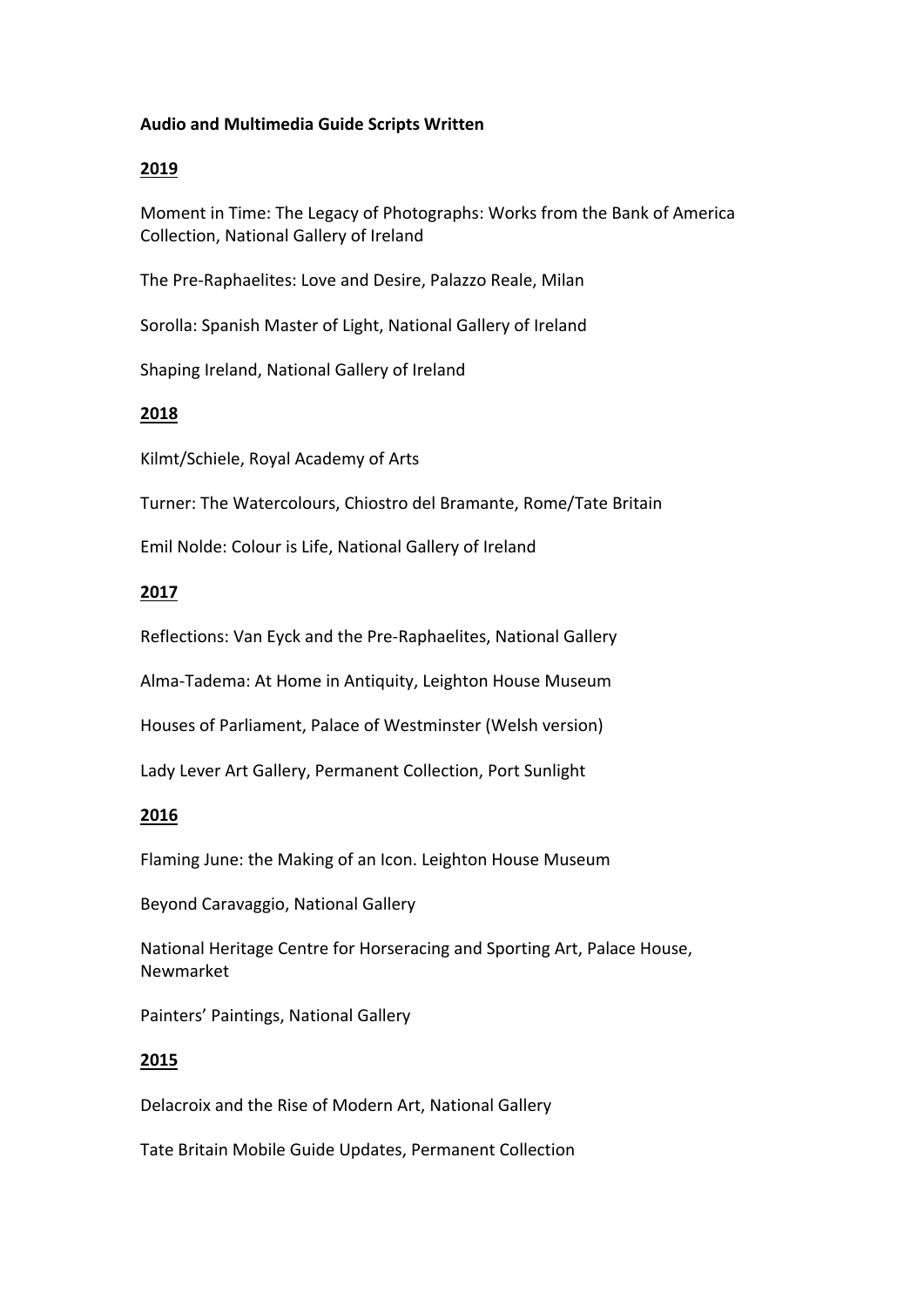#### Making Africa, Guggenheim Bilbao

Jean-Michel Basquiat: Now's The Time, Guggenheim Bilbao

Henri Rousseau: il candore arcaico, Doge's Palace, Venice

The Sultan's World, BOZAR, Brussels

Rubens and his Legacy, Royal Academy of Arts

## **2014**

Van Gogh: l'Uomo e la Terra, Palazzo Reale, Milan

Anselm Kiefer, Royal Academy of Arts

Veronese: Magnificence in Renaissance Venice, National Gallery, London

Renaissance Impressions: Chiaroscuro woodcuts from the Collections of Baselitz and the Albertina, Royal Academy of Arts

Yoko Ono. Half-A-Wind Show. Retrospective, Guggeneim Bilbao

Zurbarán, BOZAR, Brussels

Meet 500 Years of British Art, Tate Britain, Permanent Display, Digital Mobile Guide

# **2013**

Verso Monet, Palazzo della Gran Guardia, Verona

Renoir, Galleria d'Arte Moderna, Turin

Indomania, Europalia India, BOZAR, Brussels

The Body in Indian Art, Europalia India, BOZAR, Brussels

George Bellows, Royal Academy of Arts, London

Brueghel: Marvels of Flemish Painting, Chiostro del Bramante, Rome

# **2012**

From Raphael to Picasso: The Gaze, Faces and Figures in Art, Basilica Palladiana, Vicenza

Picasso: Masterpieces from the Musée Picasso Paris, Palazzo Reale, Milan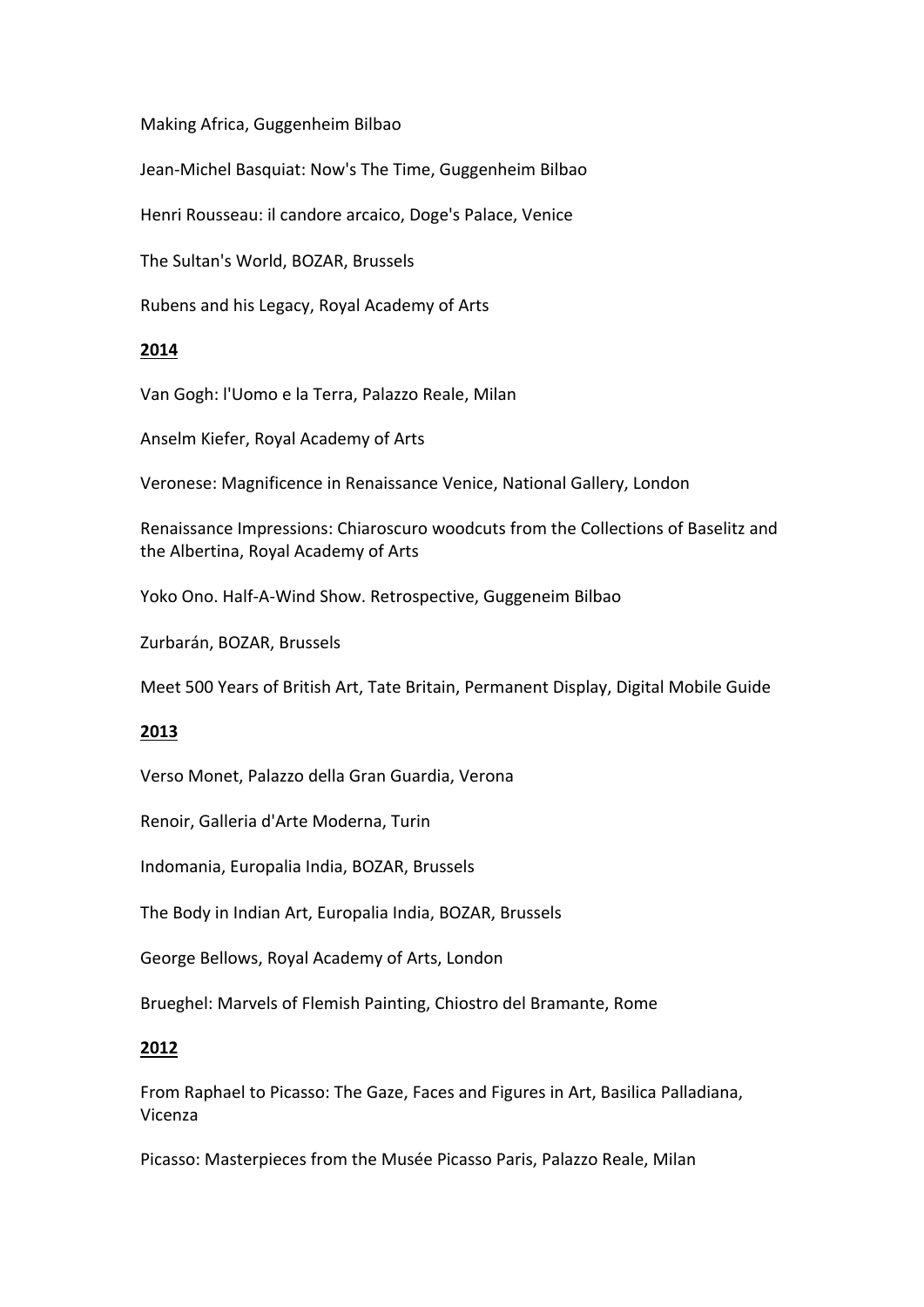Pre-Raphaelites: Victorian Avant-Garde, Tate Britain

From Paris: A Taste for Impressionism. The Clark Collection, Royal Academy of Arts

Gold Rush: Treasures of Ukraine, National Museum of Singapore

Turner Inspired: In the Light Claude, National Gallery, London

Andy Warhol: Fifteen Minutes Eternal, ArtScience Museum Singapore (in collaboration with The Andy Warhol Museum, Pittsburgh)

Picasso and Modern British Art, Tate Britain

David Hockney: A Bigger Picture, Royal Academy of Arts

## **2011**

Van Gogh e il viaggio di Gauguin, Palazzo Ducale, Genova

Emirati Expressions, Manarat Al Saadiyat, Abu Dhabi (in collaboration with TDIC)

Dreams and Reality, National Museum of Singapore (in collaboration with the Musée d'Orsay)

Degas and the Ballet, Royal Academy of Arts, London

The Impressionists: Masterpieces from the Clark Collection, Palazzo Reale, Milan (in collaboration with the Sterling and Francine Clark Institute, Williamstown Massachusetts)

Musée d'Art de la Ville de Luxembourg, Villa Vauban, Children's tour

Splendours of Mesopotamia, Manarat Al Saadiyat, Abu Dhabi (in collaboration with TDIC and the British Museum)

#### **2010**

Paris: The Magnificent Years, Castel Sismondo, Rimini

Patrons' tour, Vatican Museums

Salvador Dalí: The Dream Approaches, Adult and Kids' tours, Palazzo Reale, Milan

#### **2009**

Japan: Power and Splendour, 1568-1868, Palazzo Reale, Milan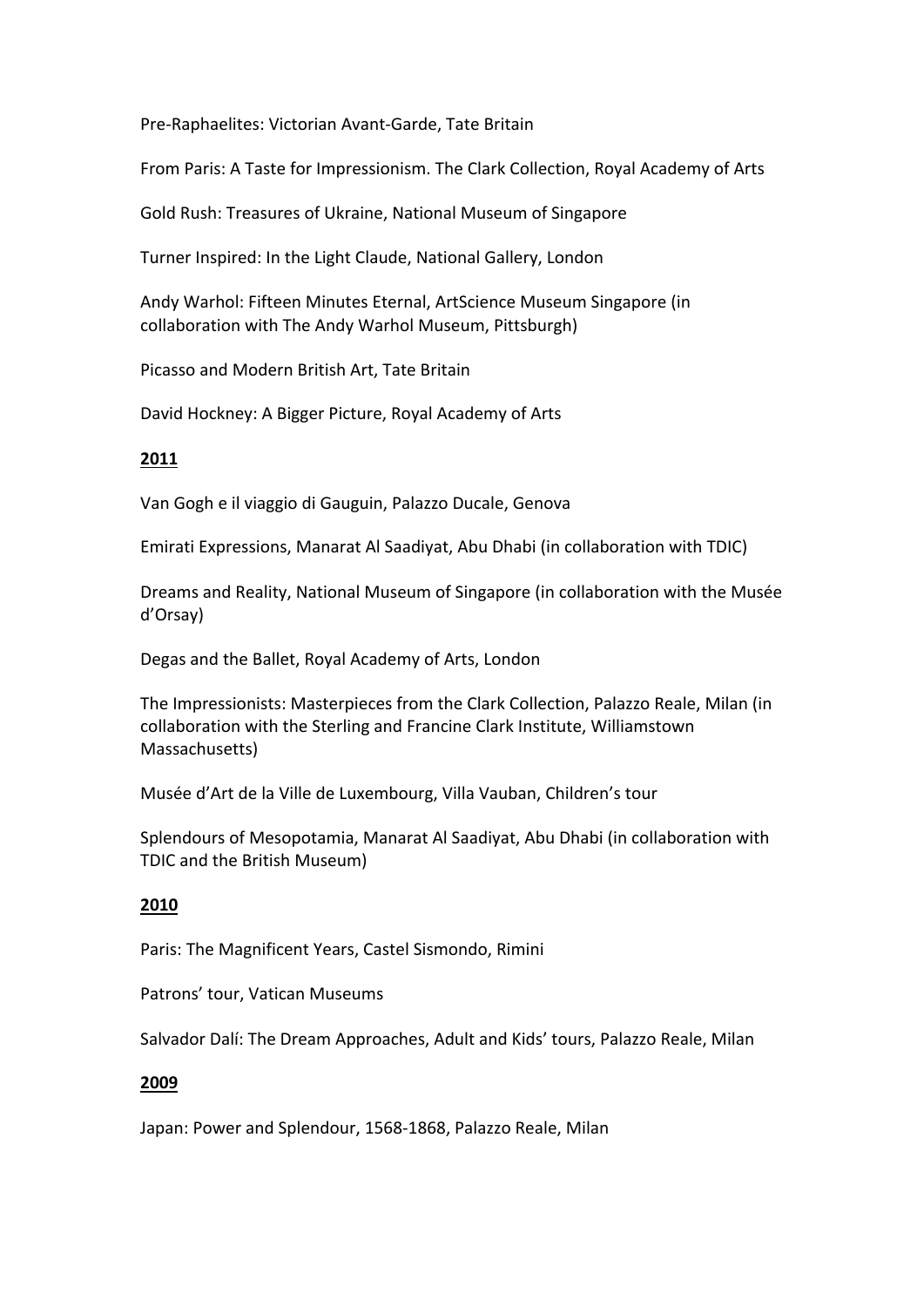Edward Hopper, Adult and Kids' tours, Palazzo Reale, Milan (in collaboration with Whitney Museum of American Art, New York)

From Rembrandt to Gauguin, Adult and Kids' tours, Castel Sismondo, Rimini (in collaboration with Museum of Fine Arts Boston)

Children's tour, Egyptian Galleries, Vatican Museums

Mapping the Studio: The Pinault Collection, Punta della Dogana/Palazzo Grassi, Venice

The Last Samurai, Palazzo Reale, Milan

#### **2008**

Van Gogh: Drawings and Paintings, Adult and Kids' tours, Museo di Santa Giulia, Brescia

Seurat, Signac and Neo-Impressionism, Palazzo Reale, Milan

Renaissance Faces, National Gallery, London

Painting the Light: The Impressionists' Technique, Palazzo Strozzi, Florence

Francis Bacon, Palazzo Reale, Milan

Pinturicchio, Galleria Nazionale dell'Umbria, Perugia

Wolvesey Castle, Winchester, English Heritage

Millais, Van Gogh Museum, Amsterdam

#### **2007**

Renaissance Siena, National Gallery, London

Barcelona 1900, Van Gogh Museum, Amsterdam

Rodin, Royal Academy of Arts, London

Millais, Tate Britain, London

Spirit and Life, Ismaili Centre, London

Ayscoughfee Hall, Spalding

Kirby Hall, Northamptonshire, English Heritage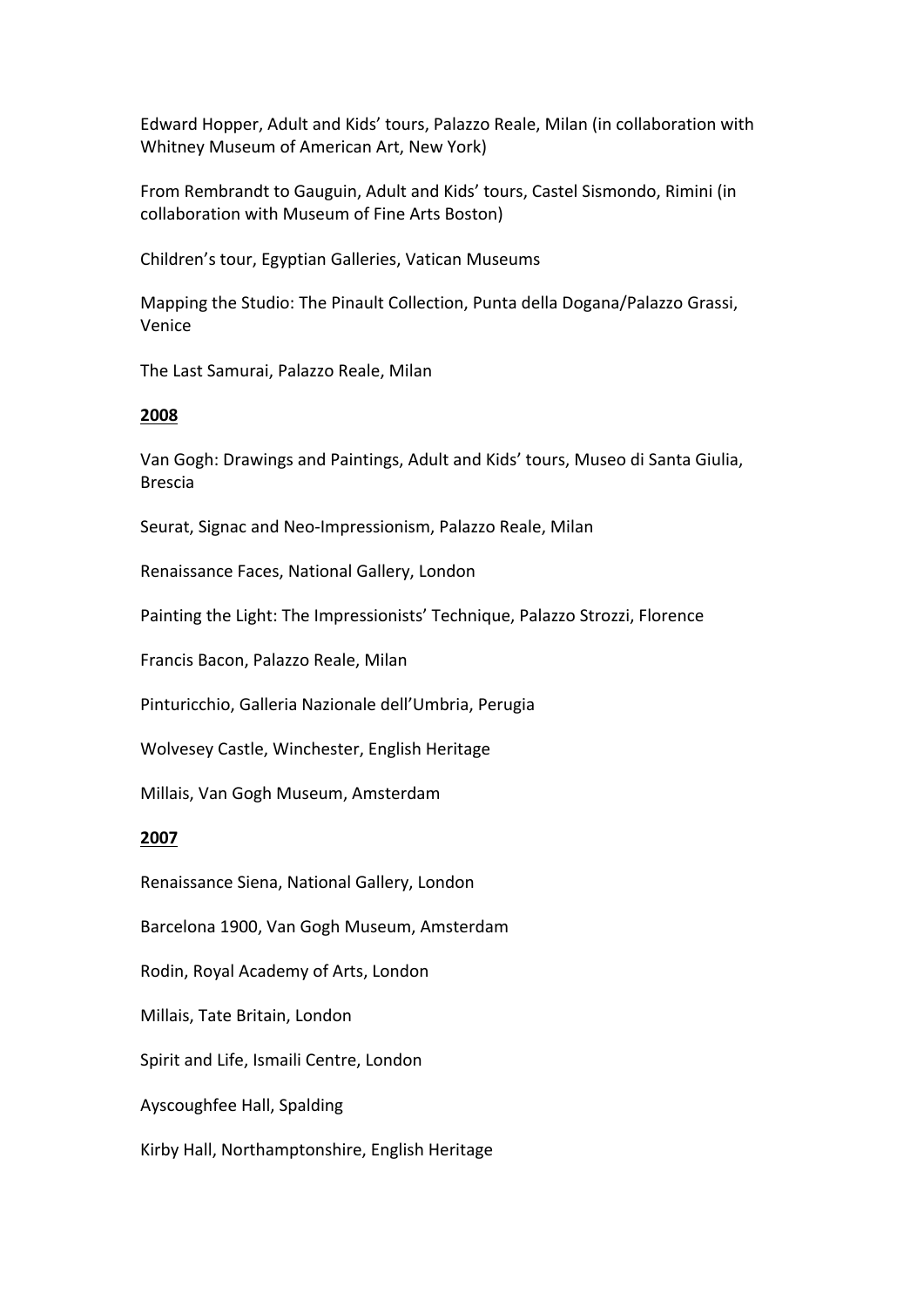Sacred, British Library, London

Multimedia Guide, Phase 2, Tate Britain, London

#### **2006**

Hogarth, Tate Britain, London

Van Gogh and Expressionism, Van Gogh Museum, Amsterdam

Amazing Rare Things, Royal Collections, London

Cosmic Energy in Indian Sculpture, BOZAR, Brussels

Japanese Summer, Van Gogh Museum, Amsterdam

Jacop van Ruisdael: Master of Landscape, Royal Academy of Arts, London

Multimedia Guide, Phase 1, Tate Britain, London

#### **2005**

Director's Tour, National Gallery, London

Mothers, Goddesses and Sultanas: Women in Turkey, BOZAR, Brussels

Banqueting House, Historic Royal Palaces, London

Canaletto in Venice, Royal Collections, London

Samuel Palmer, British Museum, London

Birmingham City Art Gallery, England

Windsor Castle, VI Tour, England

#### **2004**

Philip Guston, Royal Academy of Arts, London

The Art of Islam, Hermitage Rooms, Somerset House, London

Enchanting the Eye: Dutch Art of the Golden Age, Royal Collections, London

Christopher Dresser: A Design Revolution, Victoria and Albert, London

Dalí as Printmaker, National Museum of Poland, Warsaw